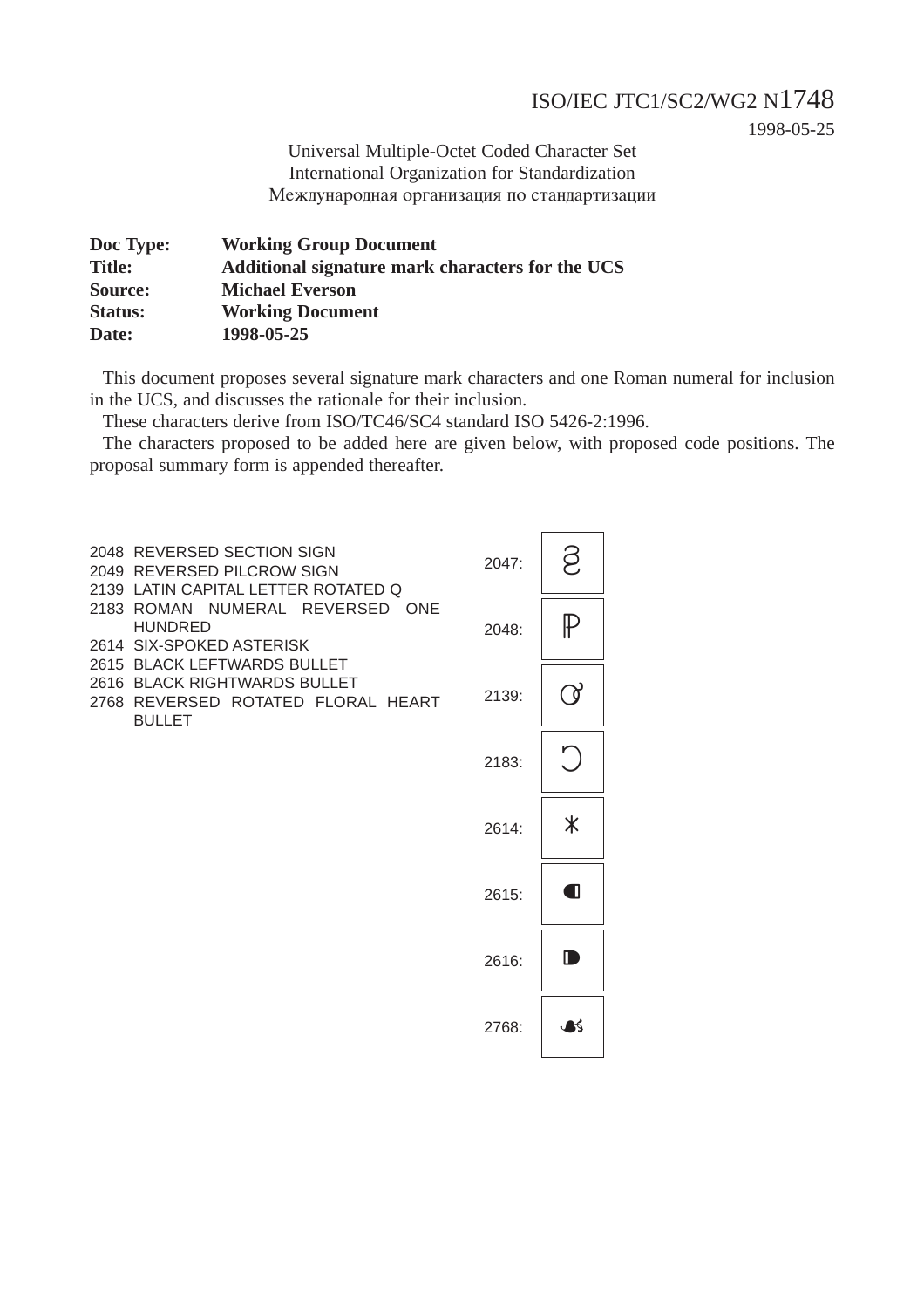# **A. Administrative**

**1. Title** Additional signature mark characters for the UCS **2. Requester's name** Michael Everson, EGT (WG2 member for Ireland) **3. Requester type** Expert contribution **4. Submission date** 1998-05-25 **5. Requester's reference 6a. Completion** This is a complete proposal. **6b. More information to be provided?** No

# **B. Technical -- General**

**1a. New script? Name?**

No.

## **1b. Addition of characters to existing block? Name?**

Yes. Various blocks could be proposed: General Punctuation; Letterlike Symbols, Number Forms; Miscellaneous Symbols; Dingbats

**2. Number of characters**

8

**3. Proposed category**

Category A

**4. Proposed level of implementation and rationale**

Level 1 noncombining characters.

**5a. Character names included in proposal?**

Yes

**5b. Character names in accordance with guidelines?**

Yes

**5c. Character shapes reviewable?**

Yes

**6a. Who will provide computerized font?**

Michael Everson, Everson Gunn Teoranta

**6b. Font currently available?**

Yes

**6c. Font format?**

TrueType

**7a. Are references (to other character sets, dictionaries, descriptive texts, etc.) provided?** Yes. ISO 5426-2:1996

**7b. Are published examples (such as samples from newspapers, magazines, or other sources) of use of proposed characters attached?**

Hardcopy is provided to WG2 for distribution.

See also http://www.indigo.ie/egt/standards/iso10646/pdf/iso-5426-2.pdf

**8. Does the proposal address other aspects of character data processing?** No

# **C. Technical -- Justification**